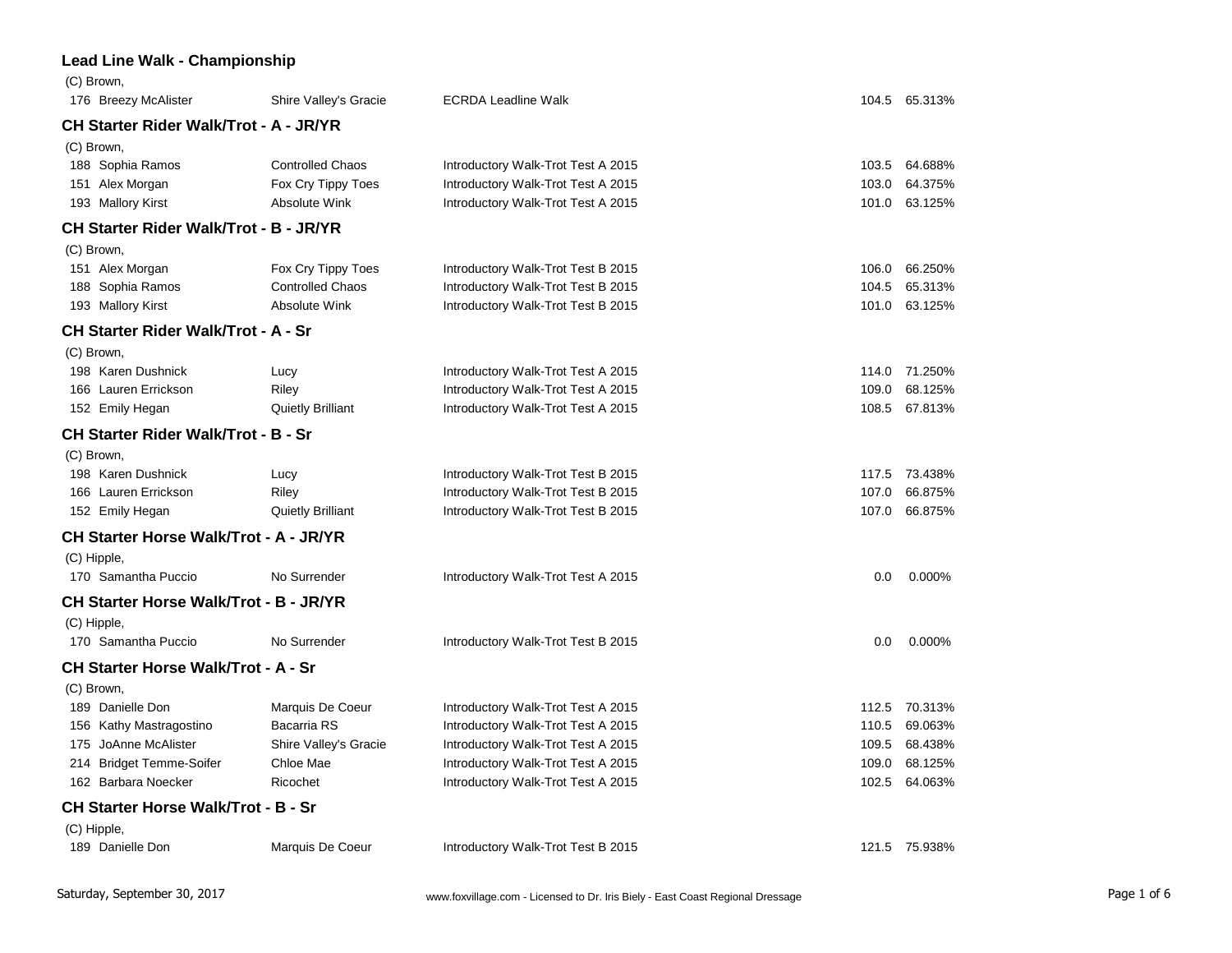| 156 Kathy Mastragostino                  | Bacarria RS            | Introductory Walk-Trot Test B 2015 |       |       | 113.0 70.625% |
|------------------------------------------|------------------------|------------------------------------|-------|-------|---------------|
| 214 Bridget Temme-Soifer                 | Chloe Mae              | Introductory Walk-Trot Test B 2015 |       | 106.5 | 66.563%       |
| 175 JoAnne McAlister                     | Shire Valley's Gracie  | Introductory Walk-Trot Test B 2015 |       | 106.0 | 66.250%       |
| 162 Barbara Noecker                      | Ricochet               | Introductory Walk-Trot Test B 2015 |       | 102.0 | 63.750%       |
| CH Starter Rider W/T/C - Intro C - Jr/YR |                        |                                    |       |       |               |
| (C) Hipple,                              |                        |                                    |       |       |               |
| 213 Brielle Ebner                        | Redmond's Red River    | Introductory Walk-Trot Test C 2015 |       |       | 150.5 75.250% |
| 212 Michaela Bast                        | Zippity Doo Dah        | Introductory Walk-Trot Test C 2015 |       | 144.5 | 72.250%       |
| 138 Emily Bansky                         | Moondance              | Introductory Walk-Trot Test C 2015 | JR/YR | 143.5 | 71.750%       |
| 194 Giana Rovira                         | Mr. Murphy Jack        | Introductory Walk-Trot Test C 2015 | JR/YR | 137.0 | 68.500%       |
| 159 Paige Banks                          | Mr Polka Dot           | Introductory Walk-Trot Test C 2015 |       | 131.5 | 65.750%       |
| 134 Rachel Funk                          | Prety In Pink          | Introductory Walk-Trot Test C 2015 | JR/YR | 130.0 | 65.000%       |
| 204 Kiera Sievewright                    | Shadows K Apollo       | Introductory Walk-Trot Test C 2015 |       | 117.5 | 58.750%       |
| CH Starter Rider W/T/C - Tr 1 - Jr/YR    |                        |                                    |       |       |               |
| (C) Hipple,                              |                        |                                    |       |       |               |
| 213 Brielle Ebner                        | Redmond's Red River    | Training Level, Test 1 2015        |       | 175.5 | 76.304%       |
| 212 Michaela Bast                        | Zippity Doo Dah        | Training Level, Test 1 2015        |       | 166.0 | 72.174%       |
| 138 Emily Bansky                         | Moondance              | Training Level, Test 1 2015        | JR/YR | 149.0 | 64.783%       |
| 134 Rachel Funk                          | Prety In Pink          | Training Level, Test 1 2015        | JR/YR | 149.0 | 64.783%       |
| 204 Kiera Sievewright                    | Shadows K Apollo       | Training Level, Test 1 2015        |       | 147.0 | 63.913%       |
| 194 Giana Rovira                         | Mr. Murphy Jack        | Training Level, Test 1 2015        | JR/YR | 145.0 | 63.043%       |
| 159 Paige Banks                          | Mr Polka Dot           | Training Level, Test 1 2015        |       | 142.5 | 61.957%       |
| 167 Kate Pantelione                      | To the Moon & Back     | Training Level, Test 1 2015        |       | 0.0   | 0.000%        |
| CH Starter Rider W/T/C - Intro C - Sr    |                        |                                    |       |       |               |
| (C) Brown,                               |                        |                                    |       |       |               |
| 154 Beth Niebling                        | Pocket Change          | Introductory Walk-Trot Test C 2015 |       | 135.5 | 67.750%       |
| CH Starter Rider W/T/C - Tr 1 - Sr       |                        |                                    |       |       |               |
| (C) Brown,                               |                        |                                    |       |       |               |
| 154 Beth Niebling                        | Pocket Change          | Training Level, Test 1 2015        |       |       | 156.0 67.826% |
| CH Starter Horse W/T/C - Intro C - Jr/YR |                        |                                    |       |       |               |
| (C) Hipple,                              |                        |                                    |       |       |               |
| 179 Sara Wichrowski                      | <b>SB Two Timer</b>    | Introductory Walk-Trot Test C 2015 |       | 135.0 | 67.500%       |
| 158 Katie Kalfayan                       | <b>Cattail Creek</b>   | Introductory Walk-Trot Test C 2015 |       | 132.5 | 66.250%       |
| CH Starter Horse W/T/C - Tr 1 - Jr/YR    |                        |                                    |       |       |               |
| (C) Hipple,                              |                        |                                    |       |       |               |
| 158 Katie Kalfayan                       | <b>Cattail Creek</b>   | Training Level, Test 1 2015        |       | 157.0 | 68.261%       |
| 179 Sara Wichrowski                      | <b>SB Two Timer</b>    | Training Level, Test 1 2015        |       | 150.5 | 65.435%       |
| CH Starter Horse W/T/C - Intro C - Sr    |                        |                                    |       |       |               |
| (C) Brown,                               |                        |                                    |       |       |               |
| 144 Allison Shiffer                      | C.W. What Lil Barbwire | Introductory Walk-Trot Test C 2015 |       | 132.0 | 66.000%       |
|                                          |                        |                                    |       |       |               |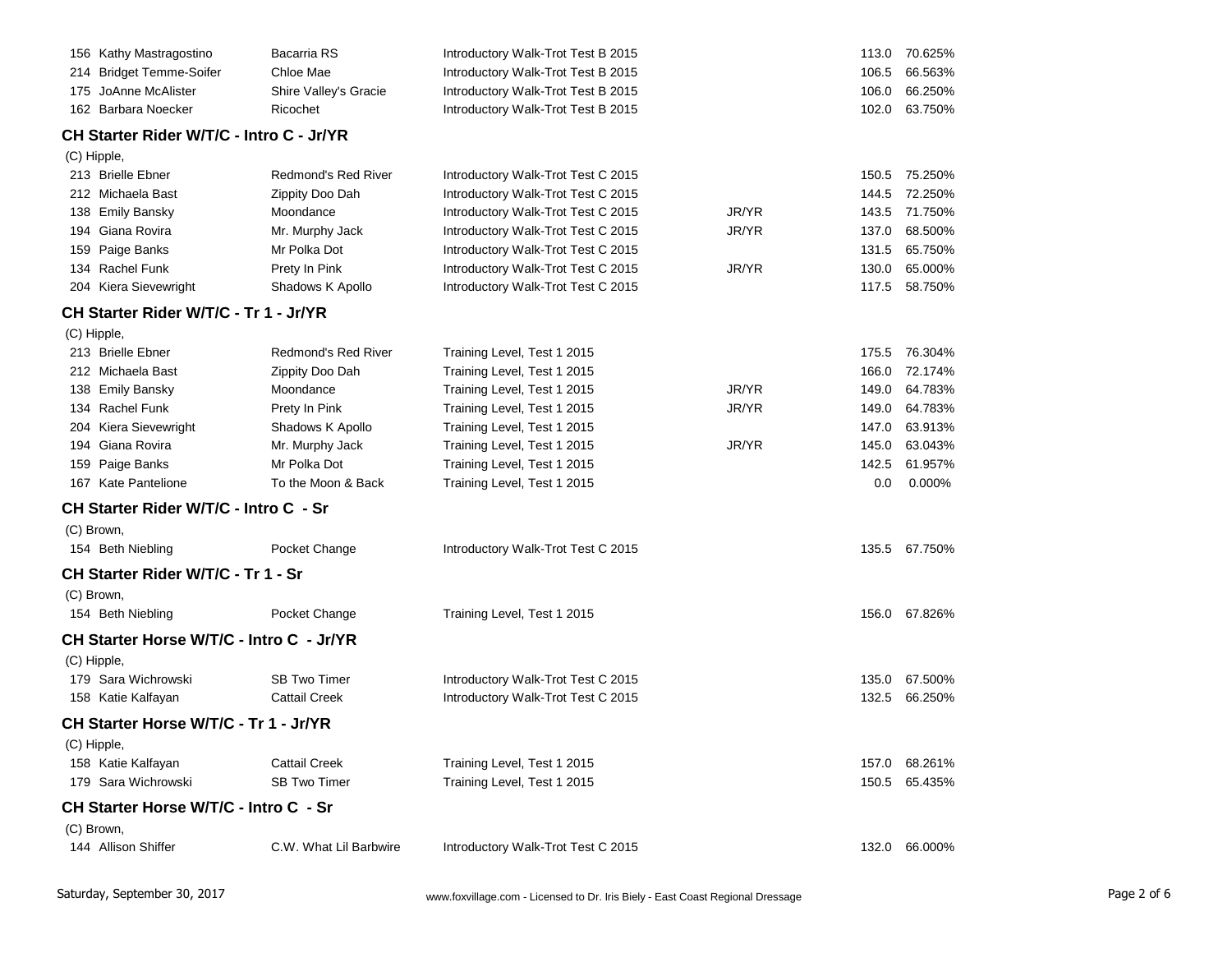|             | 139 Jenna Whelan                     | Kittatinny             | Introductory Walk-Trot Test C 2015 | JR/YR |       | 126.0 63.000% |
|-------------|--------------------------------------|------------------------|------------------------------------|-------|-------|---------------|
|             | CH Starter Horse W/T/C - Tr 1 - Sr   |                        |                                    |       |       |               |
|             | (C) Brown,                           |                        |                                    |       |       |               |
|             | 144 Allison Shiffer                  | C.W. What Lil Barbwire | Training Level, Test 1 2015        |       |       | 164.5 71.522% |
|             | 139 Jenna Whelan                     | Kittatinny             | Training Level, Test 1 2015        | JR/YR | 141.0 | 61.304%       |
|             | <b>CH Training Level - 2 - Jr/YR</b> |                        |                                    |       |       |               |
|             | (C) Brown,                           |                        |                                    |       |       |               |
|             | 195 Olivia Carr                      | Love Bug               | Training Level, Test 2 2015        |       | 174.0 | 66.923%       |
|             | 142 Cheyenne Lord                    | Double-Oh-Dyl          | Training Level, Test 2 2015        | JR/YR | 170.5 | 65.577%       |
|             | <b>CH Training Level - 3 - Jr/YR</b> |                        |                                    |       |       |               |
|             | (C) Brown,                           |                        |                                    |       |       |               |
|             | 195 Olivia Carr                      | Love Bug               | Training Level, Test 3 2015        |       | 149.0 | 67.727%       |
|             | 142 Cheyenne Lord                    | Double-Oh-Dyl          | Training Level, Test 3 2015        | JR/YR | 142.0 | 64.545%       |
|             | <b>CH Training Level - 2 -Sr</b>     |                        |                                    |       |       |               |
|             | (C) Brown,                           |                        |                                    |       |       |               |
|             | 165 Nichole McKinley                 | Show me the Moon       | Training Level, Test 2 2015        |       | 175.5 | 67.500%       |
|             | 169 Marcee Puccio                    | Given to Fly           | Training Level, Test 2 2015        |       | 173.0 | 66.538%       |
|             | 191 Melissa Tomasello                | Lance                  | Training Level, Test 2 2015        |       | 170.0 | 65.385%       |
|             | 147 Melissa Maginnis                 | All That's Wile        | Training Level, Test 2 2015        |       | 169.5 | 65.192%       |
|             | <b>CH Training Level - 3 - SR</b>    |                        |                                    |       |       |               |
|             | (C) Brown,                           |                        |                                    |       |       |               |
|             | 191 Melissa Tomasello                | Lance                  | Training Level, Test 3 2015        |       | 144.5 | 65.682%       |
|             | 165 Nichole McKinley                 | Show me the Moon       | Training Level, Test 3 2015        |       | 143.5 | 65.227%       |
|             | 147 Melissa Maginnis                 | All That's Wile        | Training Level, Test 3 2015        |       | 143.0 | 65.000%       |
|             | 169 Marcee Puccio                    | Given to Fly           | Training Level, Test 3 2015        |       | 142.5 | 64.773%       |
|             | <b>CH Training Level - 2 - HSA2</b>  |                        |                                    |       |       |               |
| (C) Hipple, |                                      |                        |                                    |       |       |               |
|             | 190 Samantha Hodgson                 | Heroe REA              | Training Level, Test 2 2015        |       | 217.0 | 83.462%       |
|             | 145 Allison Shiffer                  | Dundees Frequent Flyer | Training Level, Test 2 2015        |       | 191.0 | 73.462%       |
|             | 206 Iris Biely                       | Cosmo Storm            | Training Level, Test 2 2015        |       | 188.0 | 72.308%       |
|             | 161 Eliza Banks                      | Lady Sterling          | Training Level, Test 2 2015        |       | 183.5 | 70.577%       |
|             | <b>CH Training Level - 3 - HSA2</b>  |                        |                                    |       |       |               |
|             | (C) Hipple,                          |                        |                                    |       |       |               |
|             | 190 Samantha Hodgson                 | Heroe REA              | Training Level, Test 3 2015        |       | 170.5 | 77.500%       |
|             | 206 Iris Biely                       | Cosmo Storm            | Training Level, Test 3 2015        |       | 162.0 | 73.636%       |
|             | 145 Allison Shiffer                  | Dundees Frequent Flyer | Training Level, Test 3 2015        |       | 161.5 | 73.409%       |
|             | 161 Eliza Banks                      | Lady Sterling          | Training Level, Test 3 2015        |       | 155.5 | 70.682%       |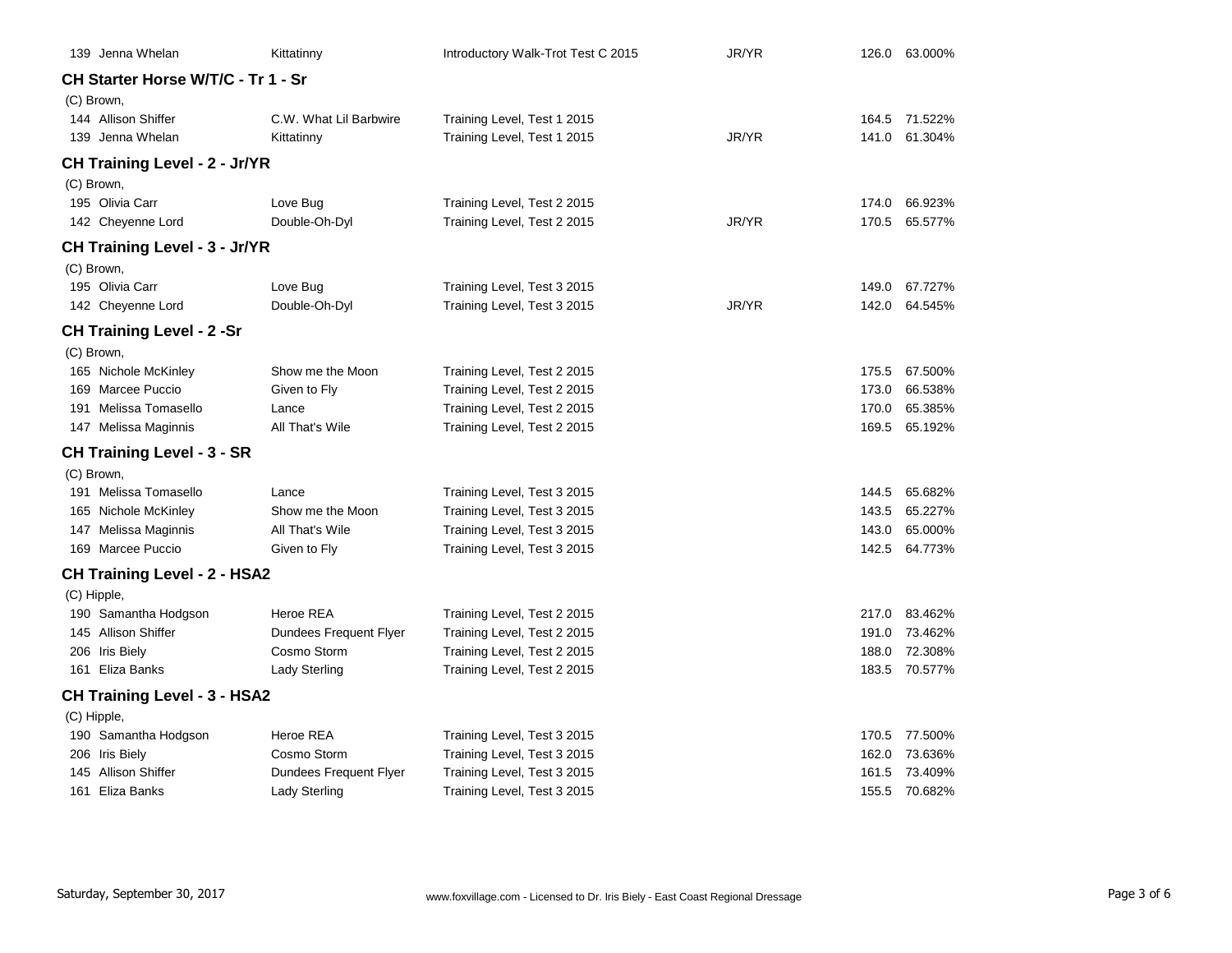## **CH First Level - 2 - Jr**

| (C) Brown,                       |                         |                           |                  |  |
|----------------------------------|-------------------------|---------------------------|------------------|--|
| 186 Barbara Brogan               | Lyell                   | First Level, Test 2 2015  | 219.0<br>68.438% |  |
| 184 Barbara Brogan               | Whispering Ash          | First Level, Test 2 2015  | 67.500%<br>216.0 |  |
| <b>CH First Level - 3 - Jr</b>   |                         |                           |                  |  |
| (C) Brown,                       |                         |                           |                  |  |
| 184 Barbara Brogan               | Whispering Ash          | First Level, Test 3 2015  | 69.706%<br>237.0 |  |
| 186 Barbara Brogan               | Lyell                   | First Level, Test 3 2015  | 65.588%<br>223.0 |  |
| <b>CH First Level - 2 - SR</b>   |                         |                           |                  |  |
| (C) Brown,                       |                         |                           |                  |  |
| 146 Kathleen Faltz               | Tiros                   | First Level, Test 2 2015  | 70.938%<br>227.0 |  |
| 183 Susan Helm                   | <b>Snickers</b>         | First Level, Test 2 2015  | 209.0<br>65.313% |  |
| 164 Tara Mokszycki               | Ordained                | First Level, Test 2 2015  | 65.000%<br>208.0 |  |
| <b>CH First Level - 3 - SR</b>   |                         |                           |                  |  |
| (C) Brown,                       |                         |                           |                  |  |
| 196 Carey Williams               | <b>Rewarding Moment</b> | First Level, Test 3 2015  | 231.5<br>68.088% |  |
| 146 Kathleen Faltz               | Tiros                   | First Level, Test 3 2015  | 229.5<br>67.500% |  |
| 183 Susan Helm                   | Snickers                | First Level, Test 3 2015  | 210.0<br>61.765% |  |
| 164 Tara Mokszycki               | Ordained                | First Level, Test 3 2015  | 201.5<br>59.265% |  |
| <b>CH First Level - 2 - HSA2</b> |                         |                           |                  |  |
| (C) Hipple,                      |                         |                           |                  |  |
| 208 George Rickabaugh            | Capitan de Paraiso      | First Level, Test 2 2015  | 75.313%<br>241.0 |  |
| 171 Samantha Hodgson             | <b>FMF Champagne</b>    | First Level, Test 2 2015  | 69.375%<br>222.0 |  |
| 172 Samantha Hodgson             | Ferrari Flame           | First Level, Test 2 2015  | 69.063%<br>221.0 |  |
| <b>CH First Level - 3 - HSA2</b> |                         |                           |                  |  |
| (C) Hipple,                      |                         |                           |                  |  |
| 208 George Rickabaugh            | Capitan de Paraiso      | First Level, Test 3 2015  | 72.647%<br>247.0 |  |
| 172 Samantha Hodgson             | Ferrari Flame           | First Level, Test 3 2015  | 70.441%<br>239.5 |  |
| 171 Samantha Hodgson             | <b>FMF Champagne</b>    | First Level, Test 3 2015  | 239.0<br>70.294% |  |
| CH Third Level - 2 - Jr          |                         |                           |                  |  |
| (C) Brown,                       |                         |                           |                  |  |
| 187 Sarah Consalo                | Sir Royal 6             | Third Level, Test 2 2015  | 66.923%<br>261.0 |  |
| CH Third Level - 3 - Jr          |                         |                           |                  |  |
| (C) Brown,                       |                         |                           |                  |  |
| 187 Sarah Consalo                | Sir Royal 6             | Third Level, Test 3 2015  | 263.5 67.564%    |  |
| <b>CH Fourth Level - Sr</b>      |                         |                           |                  |  |
| (C) Brown,                       |                         |                           |                  |  |
| 210 Nancy Vine                   | Sable Beedazzled        | Fourth Level, Test 3 2015 | 237.0<br>52.667% |  |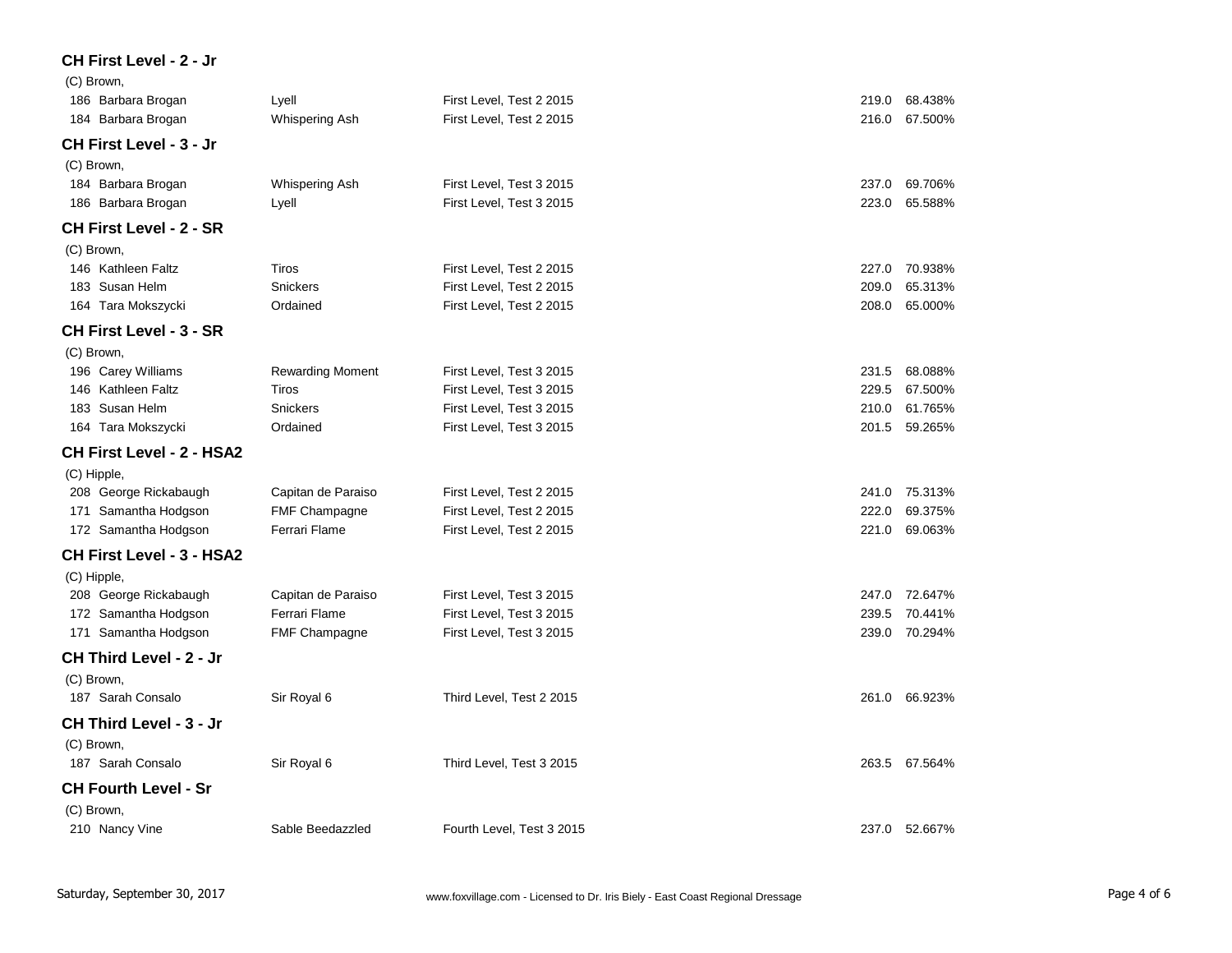| <b>CH FEI Prix St. Georges</b>                    |                           |                                     |                  |  |
|---------------------------------------------------|---------------------------|-------------------------------------|------------------|--|
| (C) Brown,                                        |                           |                                     |                  |  |
| 209 George Rickabaugh                             | Paradox                   | FEI Prix St. Georges 2017           | 218.5 57.500%    |  |
| <b>CH Musical Freestyle - First Level - Sr</b>    |                           |                                     |                  |  |
| (C) Hipple,                                       |                           |                                     |                  |  |
| 183 Susan Helm                                    | Snickers                  | USDF Freestyle, First Level 2015    | 69.333%<br>208.0 |  |
| 205 Nicole Rettino-Lambert                        | Destiny                   | USDF Freestyle, First Level 2015    | 203.6<br>67.867% |  |
| <b>CH Musical Freestyle - Training Level - Sr</b> |                           |                                     |                  |  |
| (C) Brown,                                        |                           |                                     |                  |  |
| 164 Tara Mokszycki                                | Ordained                  | USDF Freestyle, Training Level 2015 | 205.5 68.500%    |  |
| CH Western Intro - 1 - Jr                         |                           |                                     |                  |  |
| (C) Hipple,                                       |                           |                                     |                  |  |
| 150 Hunter Morgan                                 | <b>Real Men Wear Pink</b> | Western Dressage Intro Test 1       | 135.0 61.364%    |  |
| CH Western Into - 2 - Jr                          |                           |                                     |                  |  |
| (C) Hipple,                                       |                           |                                     |                  |  |
| 150 Hunter Morgan                                 | Real Men Wear Pink        | Western Dressage Intro Test 2       | 122.0 67.778%    |  |
| <b>CH Western Intro - 1 - Senior</b>              |                           |                                     |                  |  |
| (C) Hipple,                                       |                           |                                     |                  |  |
| 143 Eileen Petruch                                | Wichita                   | Western Dressage Intro Test 1       | 158.0 71.818%    |  |
| <b>CH Western Into - 2 - Senior</b>               |                           |                                     |                  |  |
| (C) Hipple,                                       |                           |                                     |                  |  |
| 143 Eileen Petruch                                | Wichita                   | Western Dressage Intro Test 2       | 127.5 70.833%    |  |
| <b>Starter Rider Intro C Jr</b>                   |                           |                                     |                  |  |
| (C) Hipple,                                       |                           |                                     |                  |  |
| 201 Madison Davies                                | Ivan                      | Introductory Walk-Trot Test C 2015  | 70.250%<br>140.5 |  |
| 199 Taylor Picchierri                             | Mikey                     | Introductory Walk-Trot Test C 2015  | 133.0<br>66.500% |  |
| 203 Caroline Giunco                               | <b>Standing Ovation</b>   | Introductory Walk-Trot Test C 2015  | 132.5<br>66.250% |  |
| 202 Hudson Gorham                                 | Foxridge Double Take      | Introductory Walk-Trot Test C 2015  | 131.5 65.750%    |  |
| <b>Starter Rider Training 1 Jr</b>                |                           |                                     |                  |  |
| (C) Hipple,                                       |                           |                                     |                  |  |
| 201 Madison Davies                                | Ivan                      | Training Level, Test 1 2015         | 67.609%<br>155.5 |  |
| 199 Taylor Picchierri                             | Mikey                     | Training Level, Test 1 2015         | 65.870%<br>151.5 |  |
| 202 Hudson Gorham                                 | Foxridge Double Take      | Training Level, Test 1 2015         | 65.217%<br>150.0 |  |
| 203 Caroline Giunco                               | <b>Standing Ovation</b>   | Training Level, Test 1 2015         | 144.5 62.826%    |  |
| <b>First Level Test 1</b>                         |                           |                                     |                  |  |
| (C) Hipple,                                       |                           |                                     |                  |  |
| 148 Claudia Marie Morgan                          | <b>World Class</b>        | First Level, Test 1 2015            | 186.0 68.889%    |  |